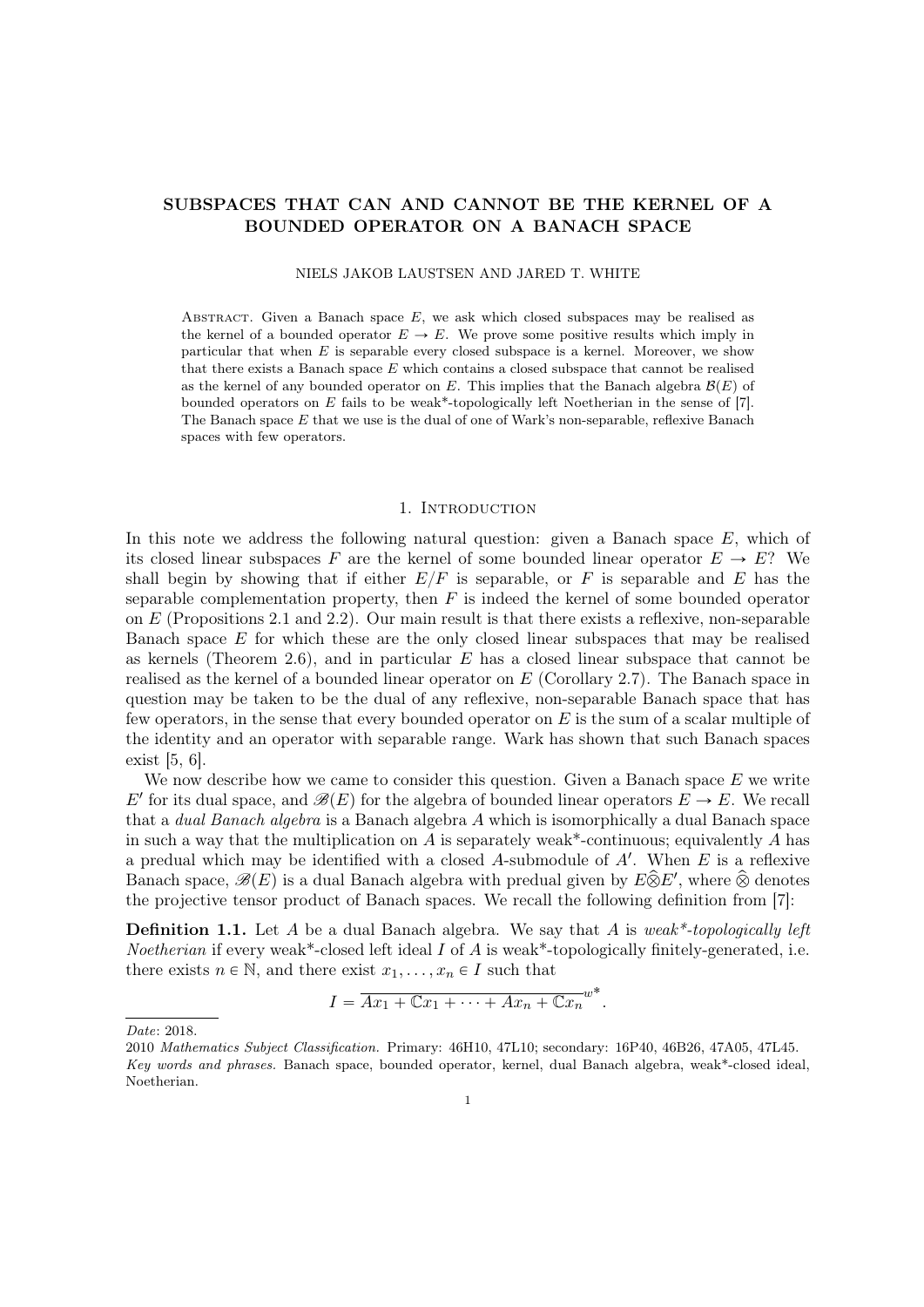In [7] various examples were given of dual Banach algebras which satisfy this condition, but none were found that fail it. Using our main result, we are able to prove in Theorem 2.8 of this note that, for any non-separable, reflexive Banach space  $E$  with few operators in the above sense,  $\mathscr{B}(E')$  is a dual Banach algebra which is not weak\*-topologically left Noetherian.

# 2. RESULTS

We first show that in many cases closed linear subspaces can be realised as kernels. In particular, for a separable Banach space every closed linear subspace is the kernel of a bounded linear operator. Given a Banach space E, and elements  $x \in E, \lambda \in E'$ , we use the bra-ket notation  $|x\rangle\langle\lambda|$  to denote the rank-one operator  $y \mapsto \langle y, \lambda \rangle x$ .

**Proposition 2.1.** Let E be a Banach space, and let F be a closed linear subspace of E such that  $E/F$  is separable. Then there exists  $T \in \mathcal{B}(E)$  such that ker  $T = F$ .

*Proof.* Since  $E/F$  is separable, the unit ball of  $F^{\perp} \cong (E/F)'$  is weak\*-metrisable, and hence, since it is also compact, it is separable. Therefore we may choose a sequence of functionals  $(\lambda_n)$ which is weak\*-dense in the unit ball of  $F^{\perp}$ . We may assume that E is infinite dimensional, since otherwise the result follows from elementary linear algebra. We may therefore pick a normalised basic sequence  $(b_n)$  in E. Define  $T \in \mathcal{B}(E)$  by

$$
T = \sum_{n=1}^{\infty} 2^{-n} |b_n\rangle\langle\lambda_n|.
$$

Since each  $\lambda_n$  belongs to  $F^{\perp}$ , clearly  $F \subset \ker T$ . Conversely, if  $x \in \ker T$  then, since  $(b_n)$  is a basic sequence, we must have  $\langle x, \lambda_n \rangle = 0$  for all  $n \in \mathbb{N}$ . Hence

$$
x \in \{\lambda_n : n \in \mathbb{N}\}_\perp = \left(\overline{\text{span}}^{w^*} \{\lambda_n : n \in \mathbb{N}\}\right)_\perp = (F^\perp)_\perp = F,
$$
 as required.

A Banach space  $E$  is said to have the *separable complementation property* if, for each separable linear subspace F of E, there is a separable, complemented linear subspace D of  $E$ such that  $F \subset D$ . For such Banach spaces we can show that every separable closed linear subspace is a kernel. By [2] every reflexive Banach space has the separable complementation property, so that the next proposition applies in particular to the duals of Wark's Banach spaces, which we shall use in our main theorems. We refer to [1] for a survey of more general classes of Banach spaces that enjoy the separable complementation property.

**Proposition 2.2.** Let E be a Banach space with the separable complementation property. Then, for every closed, separable linear subspace F of E, there exists  $T \in \mathcal{B}(E)$  such that  $\ker T = F$ .

*Proof.* Choose a separable, complemented linear subspace D of E such that  $F \subset D$ , and let  $P \in \mathcal{B}(E)$  be a projection with range D. By Proposition 2.1, we can find  $S \in \mathcal{B}(D)$  such that  $\ker S = F$ . Then

$$
T: x \mapsto SPx + x - Px, \quad E \to E,
$$

defines a bounded linear operator on  $E$ . We shall now complete the proof by showing that  $\ker T = F$ .

Indeed, for each  $x \in \ker T$  we have  $0 = (\text{id}_E - P)Tx = x - Px$ , so that  $Px = x$ . This implies that  $0 = Tx = Sx$ , and therefore  $x \in F$ . Conversely, each  $x \in F$  satisfies  $Sx = 0$  and  $Px = x$ , from which it follows that  $Tx = 0$ .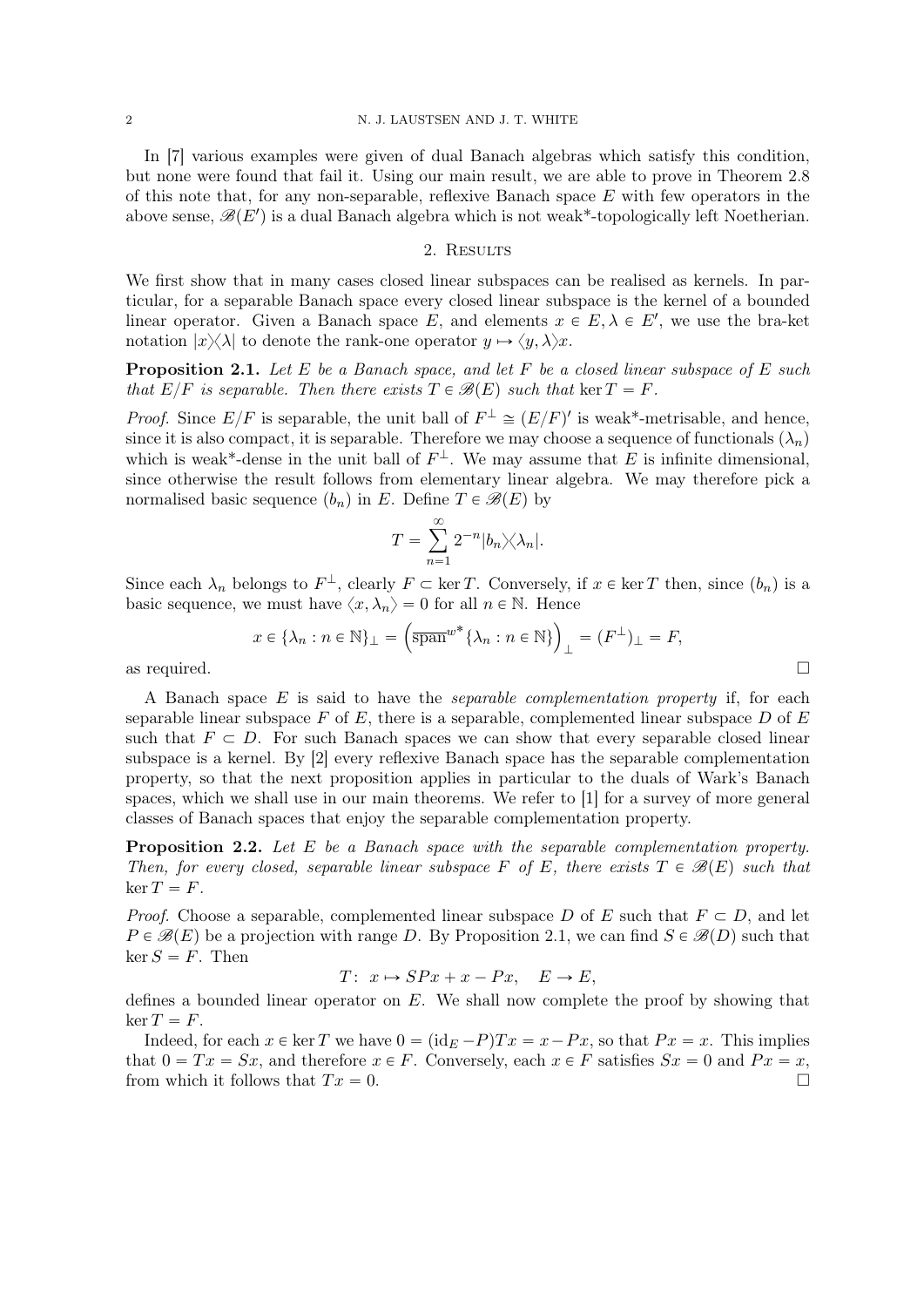We recall some notions from Banach space theory that we shall require. Let  $E$  be a Banach space. A biorthogonal system in  $E$  is a set

$$
\{(x_{\gamma}, \lambda_{\gamma}) : \gamma \in \Gamma\} \subset E \times E',
$$

for some indexing set  $\Gamma$ , with the property that<br>  $\langle x_{\alpha}, \lambda_{\beta} \rangle = \begin{cases} 1 & \text{if } \alpha \\ 0 & \text{if } \alpha \end{cases}$ 

$$
\langle x_{\alpha}, \lambda_{\beta} \rangle = \begin{cases} 1 & \text{if } \alpha = \beta \\ 0 & \text{otherwise} \end{cases} (\alpha, \beta \in \Gamma).
$$

A *Markushevich basis* for a Banach space E is a biorthogonal system  $\{(x_{\gamma}, \lambda_{\gamma}) : \gamma \in \Gamma\}$  in E such that  $\{\lambda_{\gamma} : \gamma \in \Gamma\}$  separates the points of E and such that  $\overline{\text{span}}\{x_{\gamma} : \gamma \in \Gamma\} = E$ . For an in-depth discussion of Markushevich bases see [1], in which a Markushevich basis is referred to as an "M-basis".

We now prove a lemma and its corollary which we shall use to prove Corollary 2.7 below.

**Lemma 2.3.** Let  $E$  be a Banach space containing an uncountable biorthogonal system. Then E contains a closed linear subspace F such that both F and  $E/F$  are non-separable.

Proof. Let  $\{(x_{\gamma}, \lambda_{\gamma}) : \gamma \in \Gamma\}$  be an uncountable biorthogonal system in E. We can write  $\Gamma = \bigcup_{n=1}^{\infty} \Gamma_n$ , where

$$
\Gamma_n = \{ \gamma \in \Gamma : \|x_\gamma\|, \|\lambda_\gamma\| \leqslant n \} \quad (n \in \mathbb{N}).
$$

Since Γ is uncountable, there must exist an  $n \in \mathbb{N}$  such that  $\Gamma_n$  is uncountable. Let  $\Delta$  be an uncountable subset of  $\Gamma_n$  such that  $\Gamma_n\backslash\Delta$  is also uncountable, and set  $F = \overline{\text{span}}\{x_\gamma : \gamma \in \Delta\}.$ The subspace F is non-separable since  $\{x_\gamma : \gamma \in \Delta\}$  is an uncountable set satisfying

$$
||x_{\alpha}-x_{\beta}|| \ge \frac{1}{n} |\langle x_{\alpha}-x_{\beta}, \lambda_{\alpha} \rangle| = \frac{1}{n} \quad (\alpha, \beta \in \Delta, \alpha \ne \beta).
$$

Let  $q: E \to E/F$  denote the quotient map. It is well known that the dual map  $q': (E/F)' \to$ E' is an isometry with image equal to  $F^{\perp}$ . For each  $\gamma \in \Gamma_n \backslash \Delta$  the functional  $\lambda_{\gamma}$  clearly belongs to  $F^{\perp}$ , so that there exists  $g_{\gamma} \in (E/F)'$  such that  $q'(g_{\gamma}) = \lambda_{\gamma}$ , and such that  $||g_{\gamma}|| = ||\lambda_{\gamma}||$ . We now see that  $\{q(x_\gamma):\gamma\in\Gamma_n\backslash\Delta\}$  is an uncountable 1/n-separated subset of  $E/F$  because

$$
||q(x_{\alpha}) - q(x_{\beta})|| \ge \frac{1}{n} |\langle q(x_{\alpha}) - q(x_{\beta}), g_{\alpha} \rangle| = \frac{1}{n} |\langle x_{\alpha} - x_{\beta}, q'(g_{\alpha}) \rangle|
$$
  
=  $\frac{1}{n} |\langle x_{\alpha} - x_{\beta}, \lambda_{\alpha} \rangle| = \frac{1}{n} \qquad (\alpha, \beta \in \Gamma_n \setminus \Delta, \ \alpha \ne \beta).$ 

It follows that  $E/F$  is non-separable.

Corollary 2.4. Let E be a non-separable, reflexive Banach space. Then E contains a closed linear subspace F such that both F and  $E/F$  are non-separable.

*Proof.* By [1, Theorem 5.1] E has a Markushevich basis  $\{(x_{\gamma}, \lambda_{\gamma}) : \gamma \in \Gamma\}$ . The set  $\Gamma$  must be uncountable since  $E$  is non-separable and, by the definition of a Markushevich basis,  $\overline{\text{span}}\{x_\gamma : \gamma \in \Gamma\} = E.$  Hence the result follows from Lemma 2.3.

We now move on to discuss our main example. Building on the work of Shelah and Steprāns [4], Wark constructed in [5] a reflexive Banach space  $E_W$  with the property that it is non-separable but has few operators in the sense that

(2.1) 
$$
\mathscr{B}(E_W) = \mathbb{C} \mathrm{id}_{E_W} + \mathscr{X}(E_W),
$$

where  $\mathscr{X}(E_W)$  denotes the ideal of operators on  $E_W$  with separable range. Recently Wark gave a second example of such a space [6] with the additional property that the space is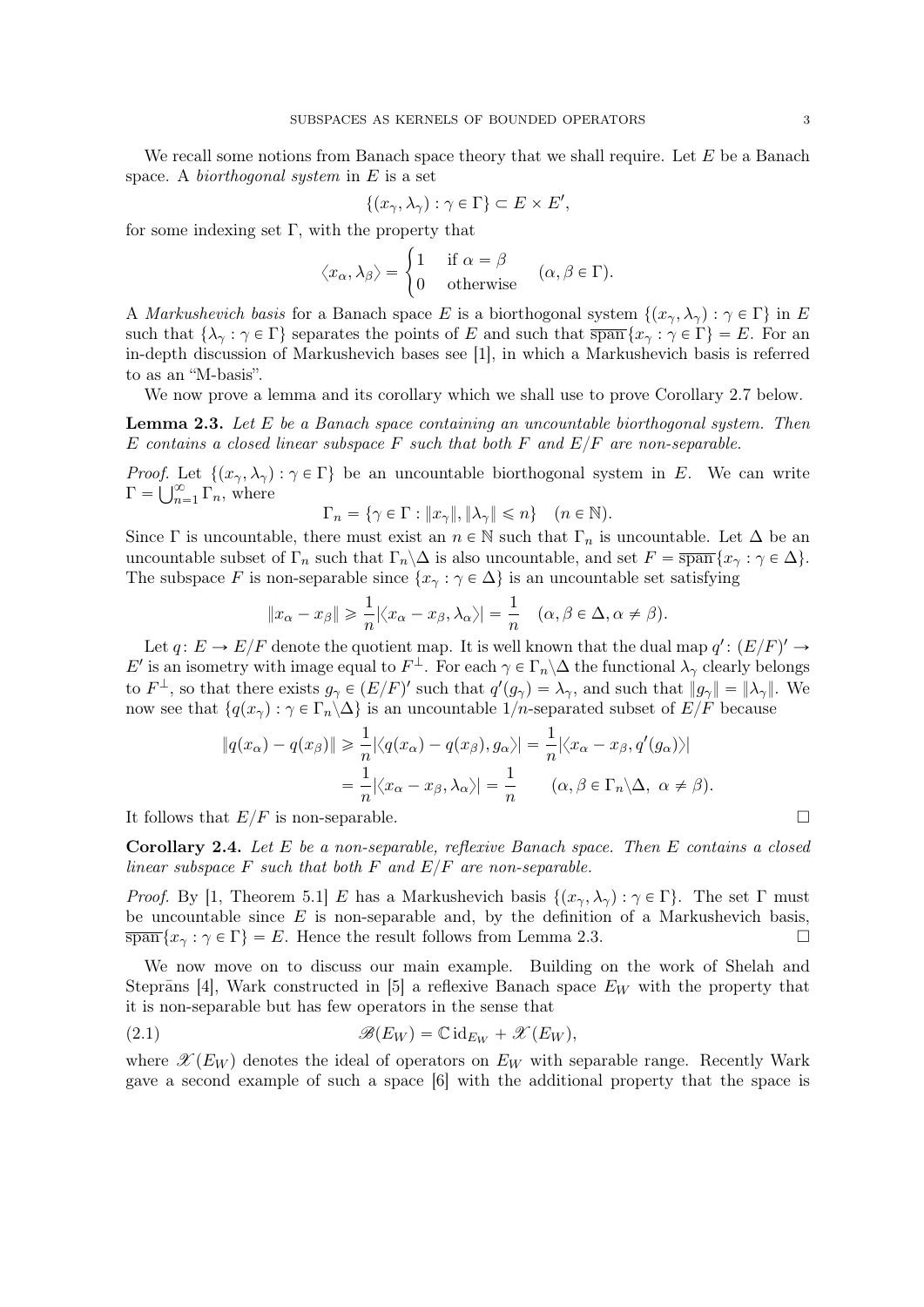uniformly convex. For the rest of our paper  $E_W$  can be taken to be either of these spaces. In particular, the only properties of  $E_W$  that we shall make use of are that it is reflexive, non-separable, and satisfies Equation (2.1).

Remark. We briefly outline why the dual Banach algebra  $\mathscr{B}(E'_W)$  fits into the framework of [7]. A transfinite basis for a Banach space X is a linearly independent family  $\{x_\alpha : \alpha < \gamma\}$ of vectors in X, where  $\gamma$  is some infinite ordinal, such that  $X_0 = \text{span}\{x_\alpha : \alpha < \gamma\}$  is dense in X, and with the property that there is a constant  $C \geq 1$  such that, for each ordinal  $\beta < \gamma$ , the linear map  $P_\beta: X_0 \to X$  defined by

$$
P_{\beta}\left(\sum_{\alpha<\gamma} s_{\alpha} x_{\alpha}\right) = \sum_{\alpha<\beta} s_{\alpha} x_{\alpha}
$$

has norm at most C.

In the notation of [5] and [6] the family  $\{e(\alpha): \alpha < \omega_1\}$  is a transfinite basis of  $E_W$ . See the proofs of Theorem 2 in [5] or Proposition 8 in [6]. It is shown in [3] that Banach spaces with transfinite bases have the approximation property. Since the duals of reflexive Banach spaces with the approximation property also have this property,  $E'_W$  has the approximation property. It follows from [7, Corollary 5.6] that the algebra of compact operators  $\mathscr{K}(E'_W)$  is a compliant Banach algebra in the sense of [7, Definition 5.4]. Hence  $\mathscr{K}(E'_W)$ , and its multiplier algebra  $\mathscr{B}(E_W')$ , fit into the framework of that paper. In particular [7, Theorem 6.3] gives a complete description of the weak\*-closed left ideals of  $\mathscr{B}(E'_W)$ , although we shall not need this in the sequel.

In what follows we denote the image of a bounded linear operator  $T$  by im  $T$ .

**Proposition 2.5.** Let F be a closed linear subspace of the Banach space  $E_W$  with the property that  $F = \overline{\text{im } T_1 + \cdots + \text{im } T_n}$ , for some  $n \in \mathbb{N}$ , and  $T_1, \ldots, T_n \in \mathscr{B}(E_W)$ . Then either F or  $E_W/F$  is separable.

*Proof.* Suppose that  $F = \overline{\text{im } T_1 + \cdots + \text{im } T_n}$ , for some  $n \in \mathbb{N}$ , and some  $T_1, \ldots, T_n \in \mathscr{B}(E_W)$ . By (2.1) there exist  $\alpha_1, \ldots, \alpha_n \in \mathbb{C}$  and  $S_1, \ldots, S_n \in \mathscr{X}(E_W)$  such that

$$
T_i = \alpha_i \mathrm{id}_{E_W} + S_i \quad (i = 1, \ldots, n).
$$

If every  $\alpha_i$  equals zero, then  $F = \overline{\text{im } S_1 + \cdots + \text{im } S_n}$ , which is separable. Otherwise, without loss of generality, we may assume that  $\alpha_1 \neq 0$ . Let  $x \in E_W$ . Then  $T_1x = \alpha_1x + S_1x$ , implying that

$$
x = \frac{1}{\alpha_1} (T_1 x - S_1 x) \in F + \overline{\text{im } S_1}.
$$

As x was arbitrary, it follows that  $E_W = F + \text{im } S_1$ , so that

$$
E_W/F = \frac{(F + \overline{\text{im } S_1})}{F} \cong \frac{\overline{\text{im } S_1}}{(\overline{\text{im } S_1} \cap F)}.
$$

Hence, it follows that  $E_W/F$  is separable.

We can now prove our two theorems.

**Theorem 2.6.** Let D be a closed linear subspace of  $E'_W$ . Then the following conditions are equivalent:

- (a) either D or  $E_W'/D$  is separable;
- (b)  $D = \ker T$ , for some  $T \in \mathcal{B}(E'_W)$ ;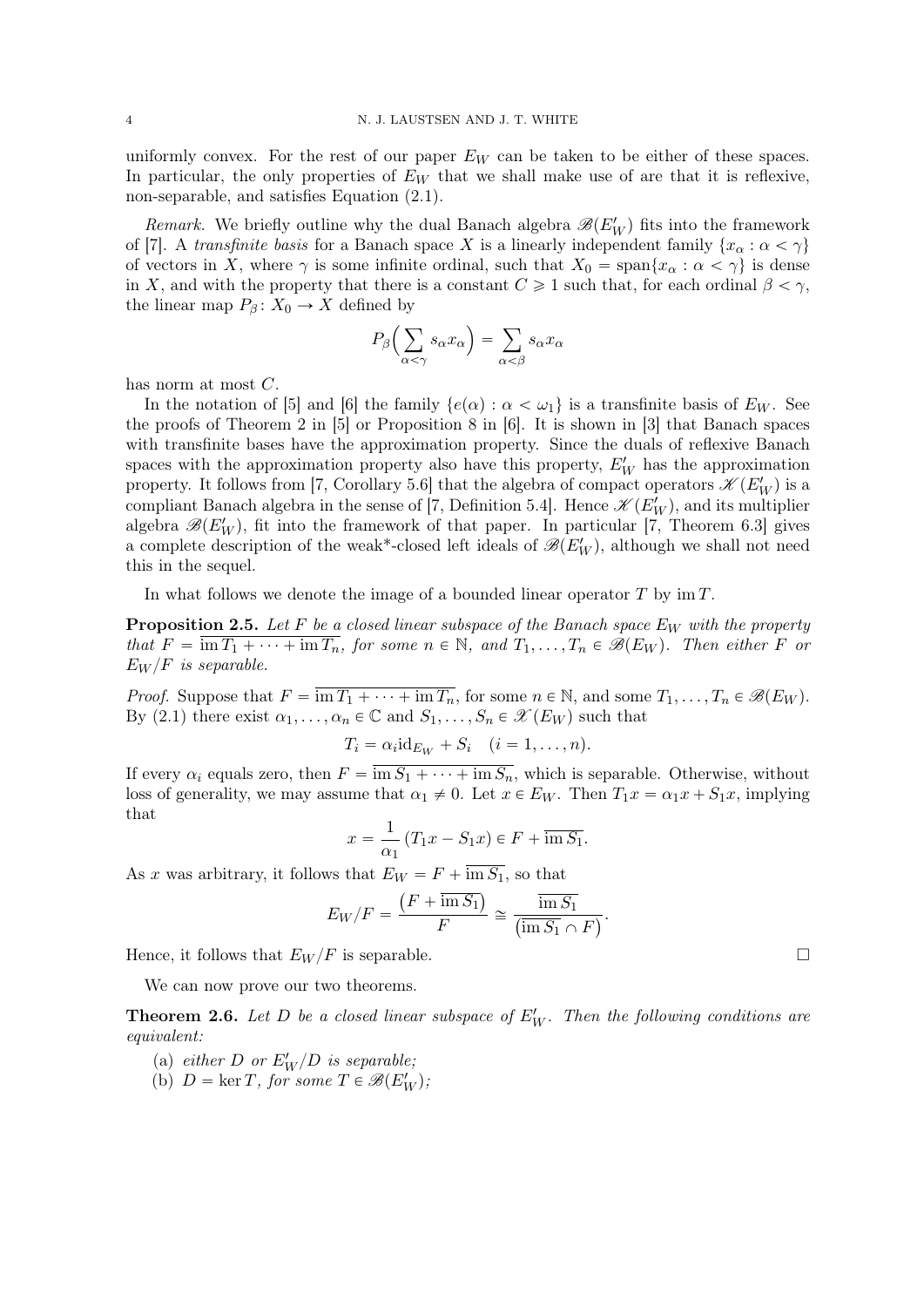(c) there exist  $n \in \mathbb{N}$ , and  $T_1, \ldots, T_n \in \mathcal{B}(E'_W)$  such that  $D =$  $\bigcap^n$  $\sum_{i=1}^n \ker T_i$ .

*Proof.* We first prove that (a) implies (b). Indeed, let D be a closed linear subspace of  $E'_W$ . By [2], we may apply Proposition 2.2 to  $E_W'$  to see that if D is separable then it may be realised as the kernel of some  $T \in \mathscr{B}(E_W')$ . If instead  $E_W'/D$  is separable, then we may apply Proposition 2.1.

It is trivial that (b) implies (c), so it remains to prove that (c) implies (a). Let  $D$  be a closed linear subspace of  $E_W'$  that can be written in the given form for some  $n \in \mathbb{N}$  and some  $T_1, \ldots, T_n \in \mathscr{B}(E_W')$ . Set  $F = D_{\perp}$ . Since  $E_W$  is reflexive, there exist  $S_1, \ldots, S_n \in \mathscr{B}(E_W)$ such that, for each  $i = 1, ..., n$ ,  $T_i = S'_i$ , the dual operator of  $S_i$ . It follows that

$$
F = D_{\perp} = \left(\bigcap_{i=1}^{n} \ker S'_{i}\right)_{\perp} = \overline{\mathrm{im} S_{1} + \cdots + \mathrm{im} S_{n}}.
$$

Hence, by Proposition 2.5, either F or  $E_W/F$  is separable. Since F is also reflexive, it now follows from the formulae  $(E_W / F)' \cong D$  and  $F' \cong E_W' / D$  that either D or  $E_W' / D$  is separable. П

**Corollary 2.7.** The Banach space  $E'_W$  contains a closed linear subspace D which is not of **Corollary 2.7.** The Banach space  $E_W$  contains a closed linear subspace D white form  $\bigcap_{i=1}^n \ker T_i$ , for any choice of  $n \in \mathbb{N}$ , and operators  $T_1, \ldots, T_n \in \mathscr{B}(E_W')$ .

*Proof.* By Corollary 2.4  $E'_W$  contains a closed linear subspace D such that neither D nor  $E'_W/D$  is separable. The result now follows from Theorem 2.6.

**Theorem 2.8.** The dual Banach algebra  $\mathscr{B}(E'_W)$  is not weak\*-topologically left Noetherian.

*Proof.* To simplify notation set  $E = E_W'$ . Let D be a closed linear subspace of E as in Corollary 2.7 and set

$$
\mathscr{I} := \{ T \in \mathscr{B}(E) : \ker T \supset D \}.
$$

It is clear that  $\mathscr I$  is a left ideal of  $\mathscr B(E)$ , and it is weak\*-closed since

$$
\mathscr{I} = \{x \otimes \lambda : x \in D, \lambda \in E'\}^{\perp}.
$$

We shall show that this ideal fails to be weak\*-topologically finitely-generated. Assume towards a contradiction that there exist  $n \in \mathbb{N}$  and  $T_1, \ldots, T_n \in \mathscr{B}(E)$  such that

$$
\mathscr{I} = \overline{\mathscr{B}(E)T_1 + \cdots + \mathscr{B}(E)T_n}^{w^*}
$$

.

We show that

$$
\bigcap_{T \in \mathscr{I}} \ker T = \bigcap_{i=1}^n \ker T_i.
$$

Indeed, let  $x \in \bigcap_{i=1}^{n}$  $i=1 \text{ ker } T_i$ , and  $S \in \mathscr{I}$ . Take a net  $(S_\alpha)$  in  $\mathscr{B}(E)T_1 + \cdots + \mathscr{B}(E)T_n$  converging to S in the weak\*-topology. Then for any  $\lambda \in E'$  we have

$$
0=\lim_\alpha \langle S_\alpha(x),\lambda\rangle=\lim_\alpha \langle x\otimes\lambda,S_\alpha\rangle=\langle x\otimes\lambda,S\rangle=\langle S(x),\lambda\rangle,
$$

and as  $\lambda$  was arbitrary it follows that  $S(x) = 0$ . As x was arbitrary  $\bigcap_{i=1}^{n} \ker T_i \subset$ Ş  $T_{\epsilon\mathscr{I}}$  ker T, and the reverse inclusion is trivial.

Observe that  $D \subset \bigcap_{T \in \mathscr{I}} \ker T$ . Conversely, given  $x \in E \backslash D$ , we may pick  $\lambda \in E'$  such that  $\langle x, \lambda \rangle = 1$ , and ker  $\lambda \supset D$ . Then the operator  $|x \rangle \langle \lambda|$  belongs to  $\mathscr{I}$ , but  $|x \rangle \langle \lambda|(x) = x \neq 0$ , so that is fact  $D = \Omega$ , lear  $T = \Omega^n$ , learly Hausson this contradicts the choice of  $D = \square$ that in fact  $D = \bigcap_{T \in \mathcal{I}} \ker T = \bigcap_{i=1}^n \ker T_i$ . However this contradicts the choice of D.